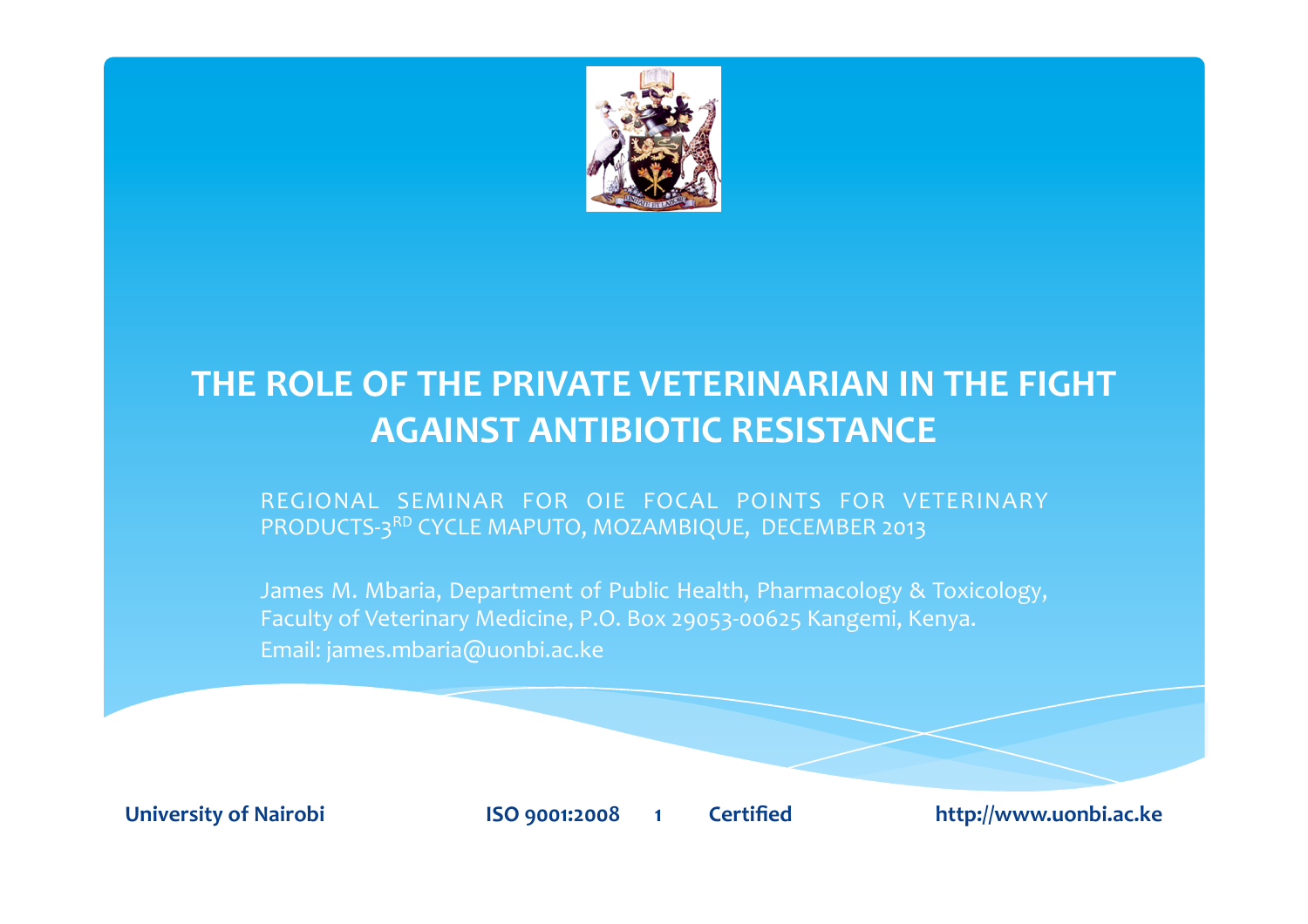

**ANTIBIOTIC RESISTANCE** 

- **CONSEQUENCES OF ANTIBIOTIC RESISTANCE**
- **WHAT SHOULD THE PRIVATE VETERINARIAN DO TO FIGHT** ANTIBIOTIC RESISTANCE?
- **CONCLUSIONS/RECOMMENDATIONS**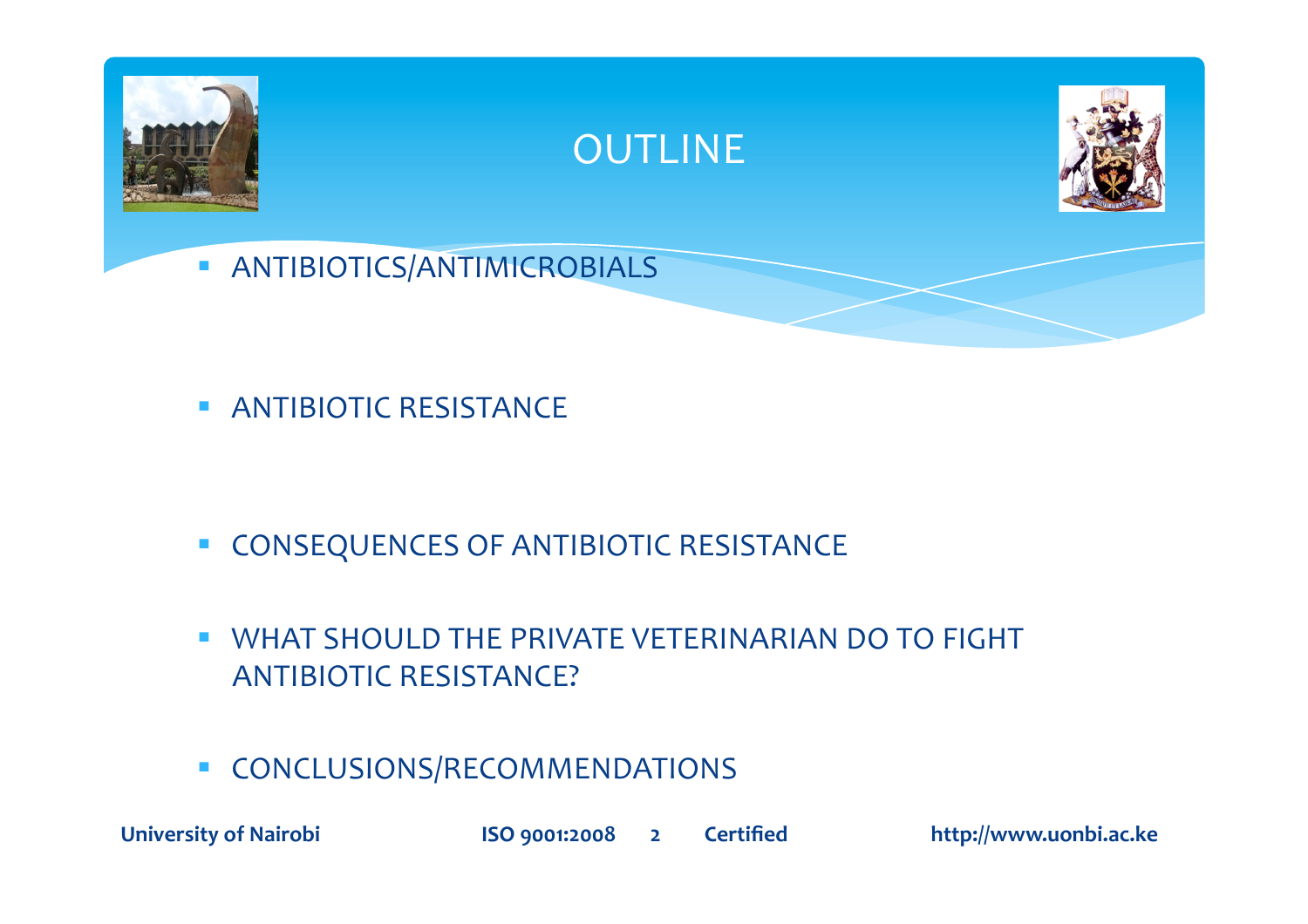

# ANTIBIOTICS/ANTIMICROBIALS



- Chemotherapy is the treatment of diseases by use of drugs that  $\mathcal{L}_{\mathcal{A}}$ are toxic to disease causing pathogens.
- These drugs kill or inhibit the growth of the microorganisms.  $\mathbb{R}^n$
- Drugs used are referred to as antibiotics/antimicrobial agents.
- The term **antibiotic** is used as a synonym for antibacterial used to  $\mathcal{L}_{\mathcal{A}}$ treat bacterial infections in people and animals (WHO, 2011).
- Antimicrobials are naturally occurring, semi-synthetic or  $\mathcal{L}_{\mathcal{A}}$ synthetic substances with in vivo antimicrobial activity (OIE,  $2012$ ).

**University of Nairobi**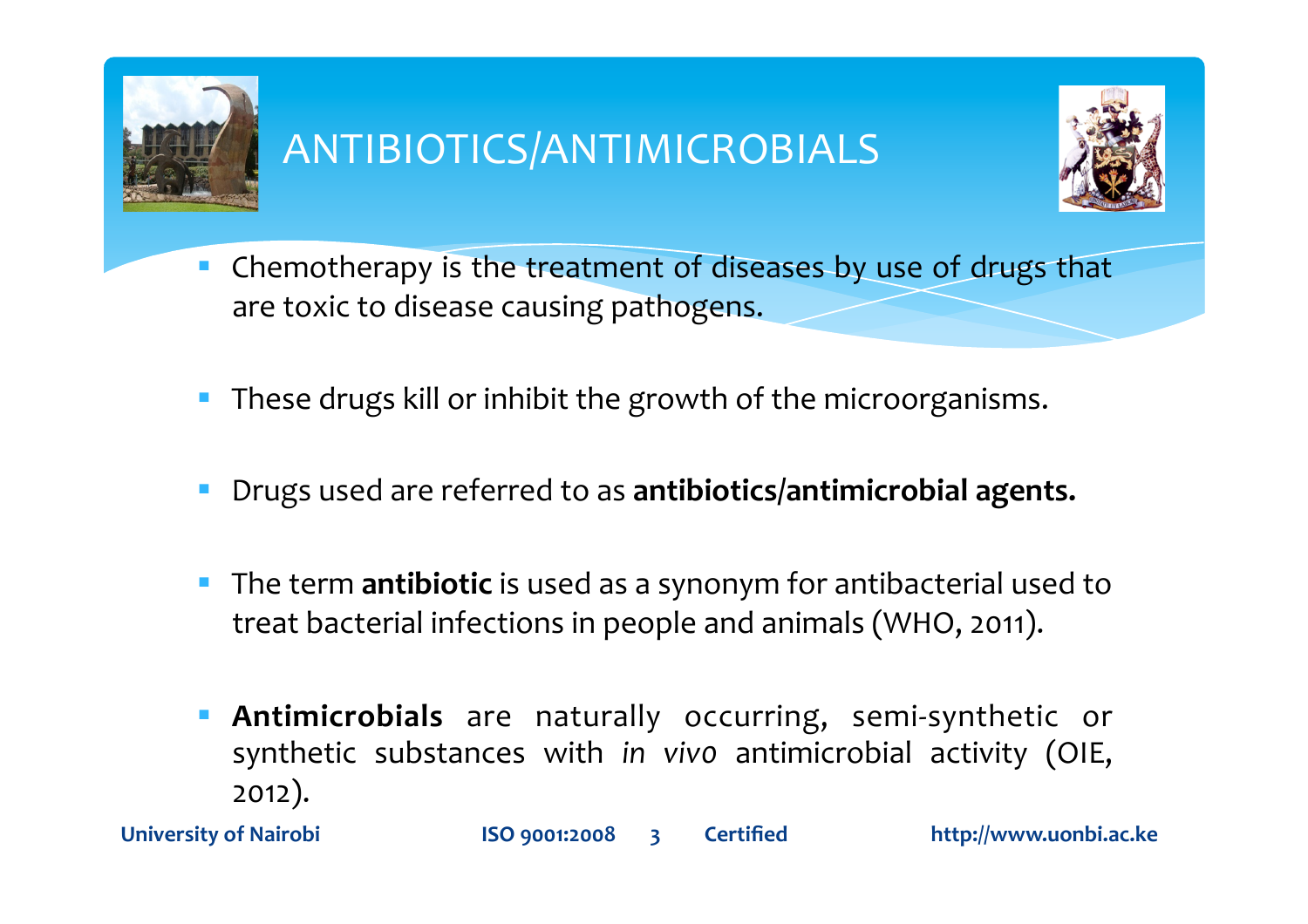

# **ANTIBIOTIC RESISTANCE**



- Antibiotic resistance means insensitivity of bacteria to drugs.
- The resistance may be natural or acquired.  $\mathcal{L}_{\mathcal{A}}$
- Naturally, species of micro-organisms are susceptible to some antimicrobial drugs and resistant to others.
- Natural resistance is genetically determined.
- The bacterium does not have a metabolic process or pathway  $\Box$ that is affected by the antibiotic in question.
- Clinically, natural resistance is rarely a problem because other drugs are available to which the pathogen is sensitive.
- Incase acquired antibiotic resistance, strains develop resistance to drugs to which they are supposed to be sensitive.
- The fight against antibiotic resistance aim at reducing the prevalence of the acquired antibiotic resistance.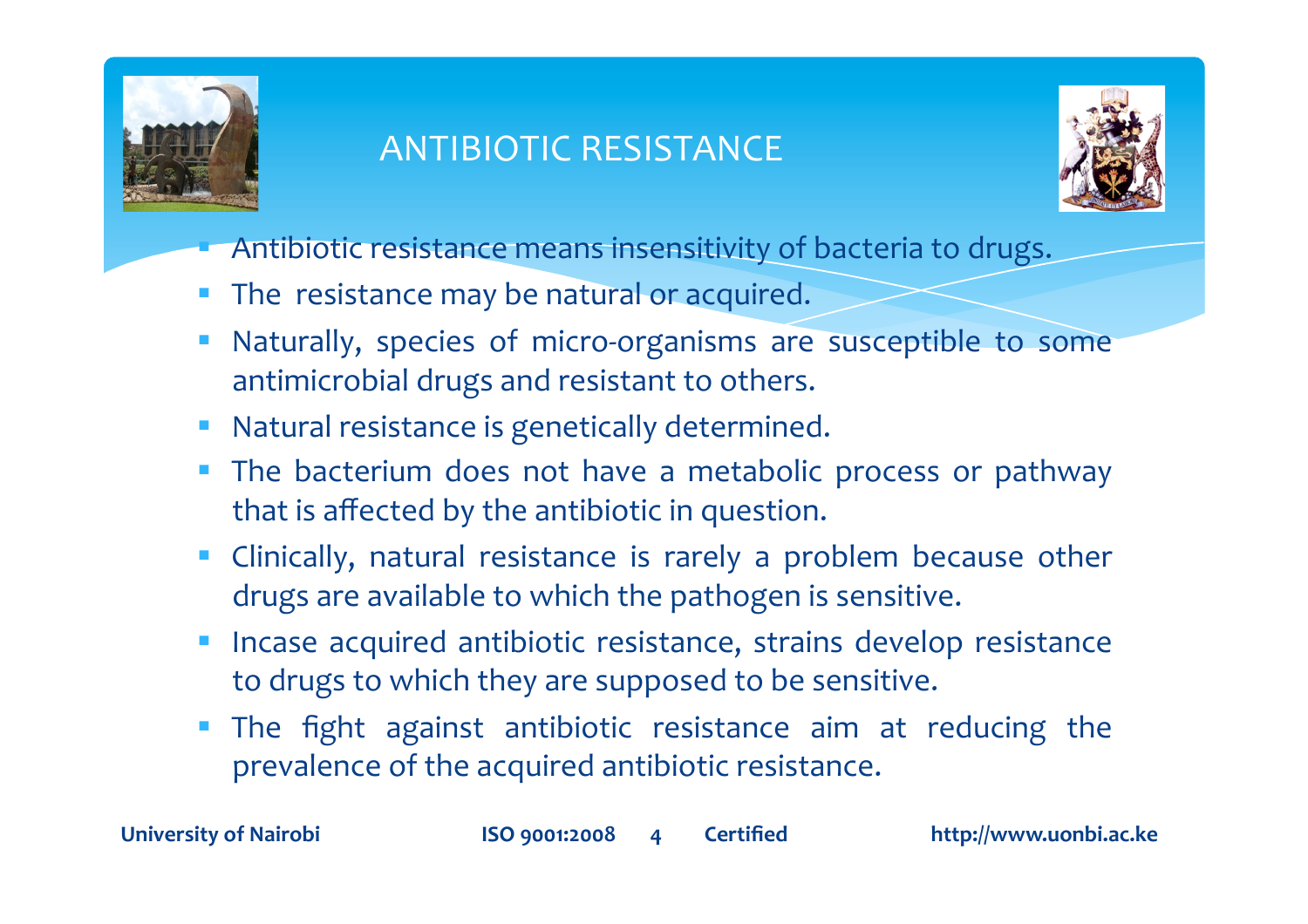

#### TEST FOR ANTIBIOTIC RESISTANCE



- **Laboratory tests are used to test for antibiotic resistance.**
- **Culture and sensitivity is one of the tests commonly used.**



University of Nairobi **8 <b>Shep 3** ISO 9001:2008 5 **6** Certified **1900** http://www.uonbi.ac.ke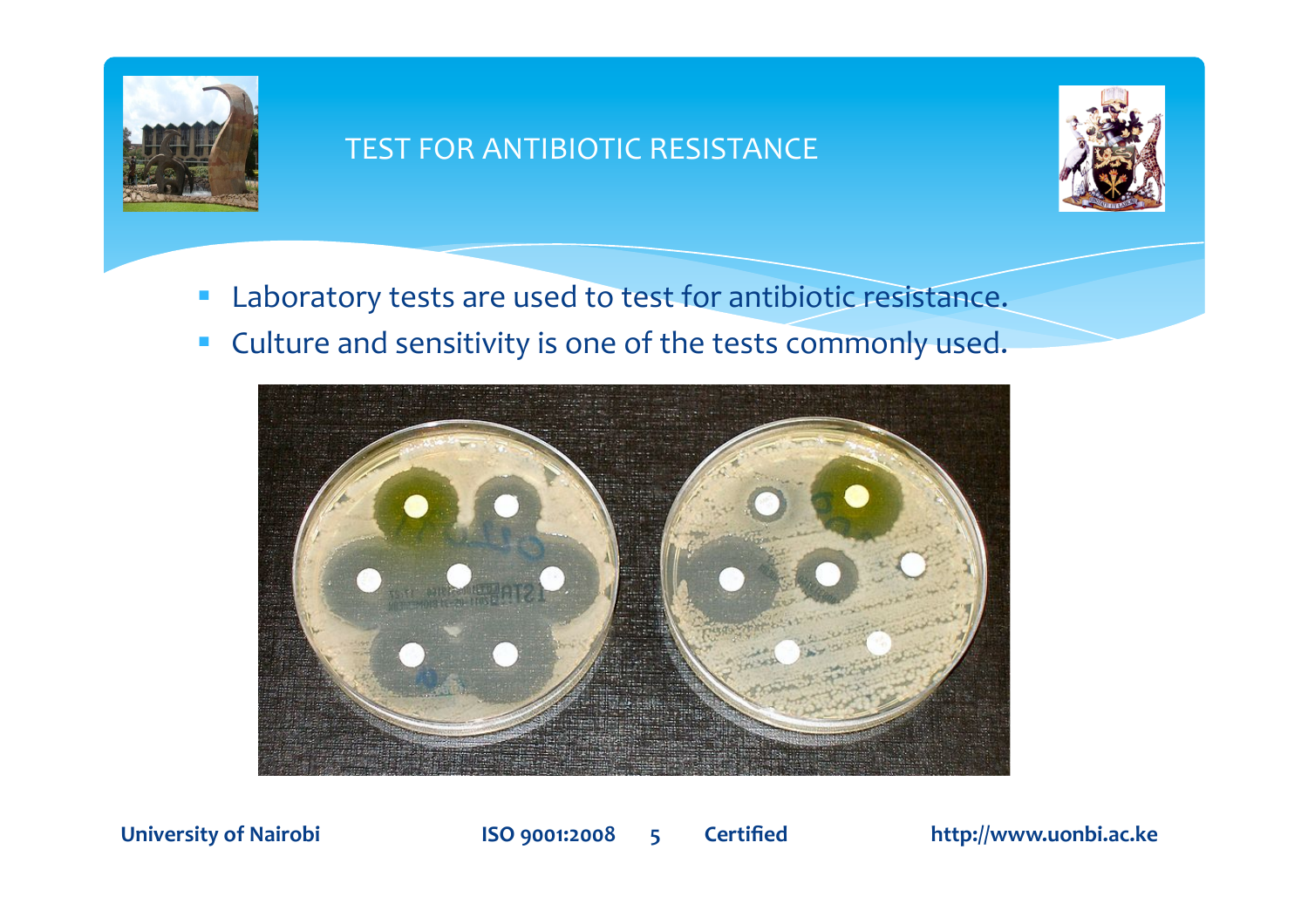

#### **MECHANISMS OF ANTIBIOTIC RESISTANCE**



- The development of acquired resistance is an expression of I. bacterial evolution, with the survival for the fittest.
- Development of resistance involves a stable genetic change that  $\overline{\phantom{a}}$ is heritable from generation to generation.
- Antibiotic resistant emerge through:  $\overline{\mathbb{R}}$ 
	- **Mutation**  $\left( \begin{matrix} 1 \end{matrix} \right)$
	- **Adaptation**  $2)$
	- Transfer of genetic material through:  $3)$ 
		- **Transformation**  $\mathcal{L}^{\mathcal{L}}$
		- **Transduction**  $\mathcal{L}_{\mathcal{A}}$
		- Conjugation  $\mathcal{L}_{\mathcal{A}}$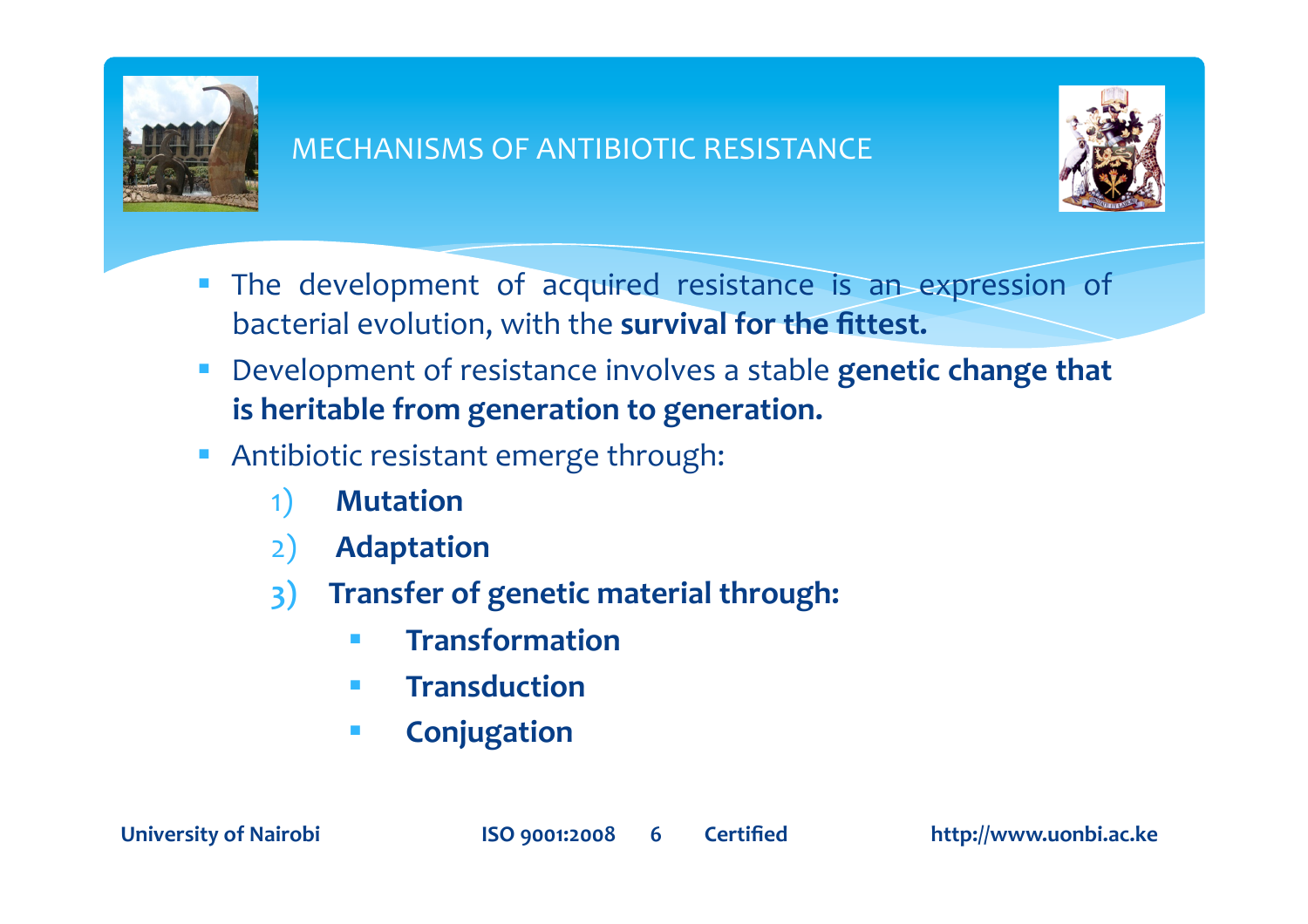

### **ANTIBIOTIC RESISTANCE**



- All microorganisms have the potential to develop resistance to drugs
- Genes for drug resistance may be associated with either chromosomal DNA, plasmid DNA and transposomes
- All plasmids contain genes (R factors) coding for resistance
- " Gram negative bacteria posses a RTF (resistance transfer factor: sex factor) that determines replication and transfer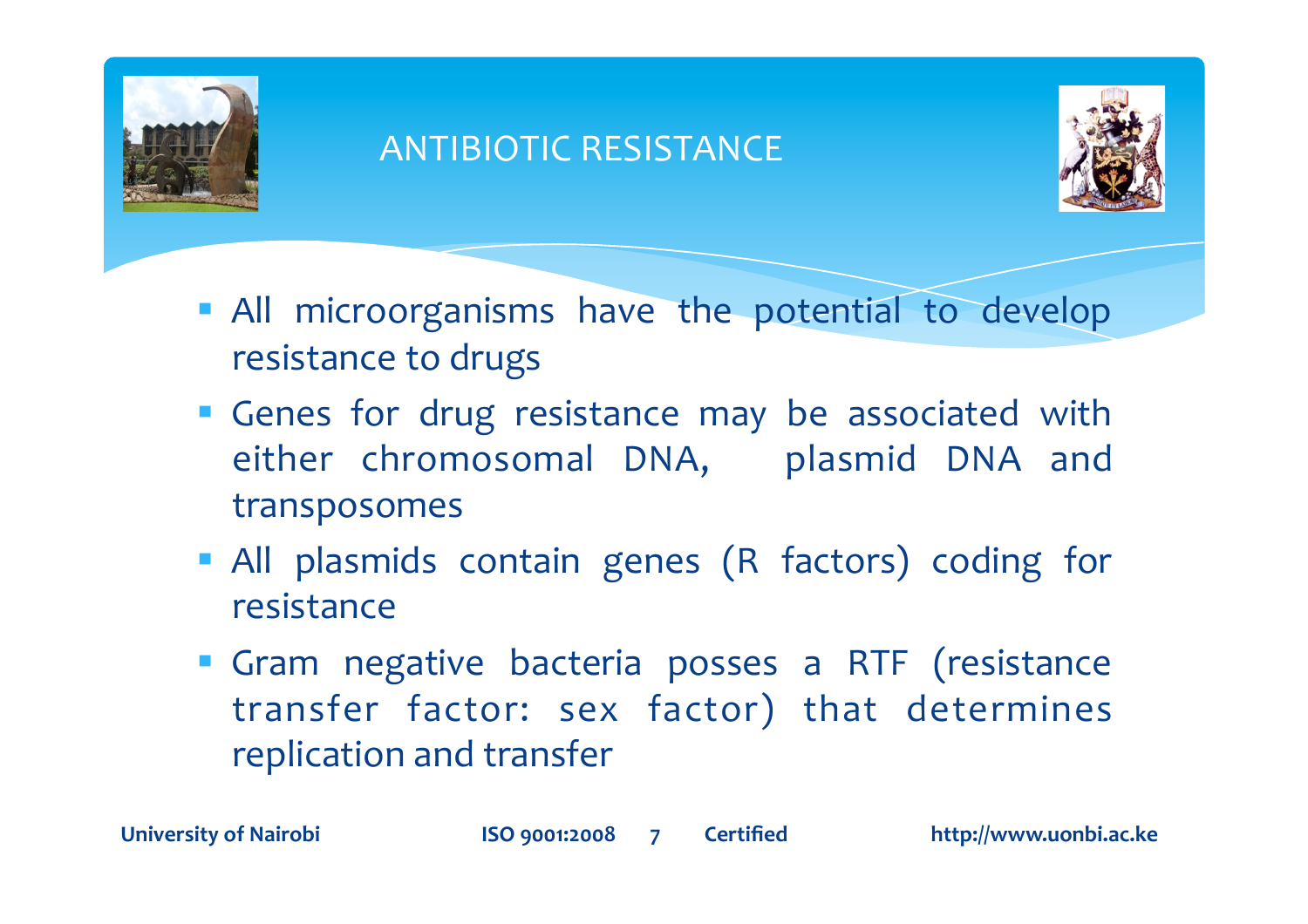

#### **CONSEQUENCES OF ANTIBIOTIC RESISTANCE**



- Antibiotic resistance is a major medical problem in veterinary and  $\mathcal{L}_{\mathcal{A}}$ human medicine because it seriously limits the usefulness of antibiotics
- Antibiotic resistance has become a major issue in public health  $\mathcal{L}^{\mathcal{A}}$ strategies world-wide
- Attention is now being paid to the emergence of micro-organisms that  $\blacksquare$ have developed resistance mechanisms that render them almost untreatable with current antibiotics
- Reports indicating high rates of resistance among animal-originated  $\mathcal{L}_{\mathcal{A}}$ micro-organisms is considerable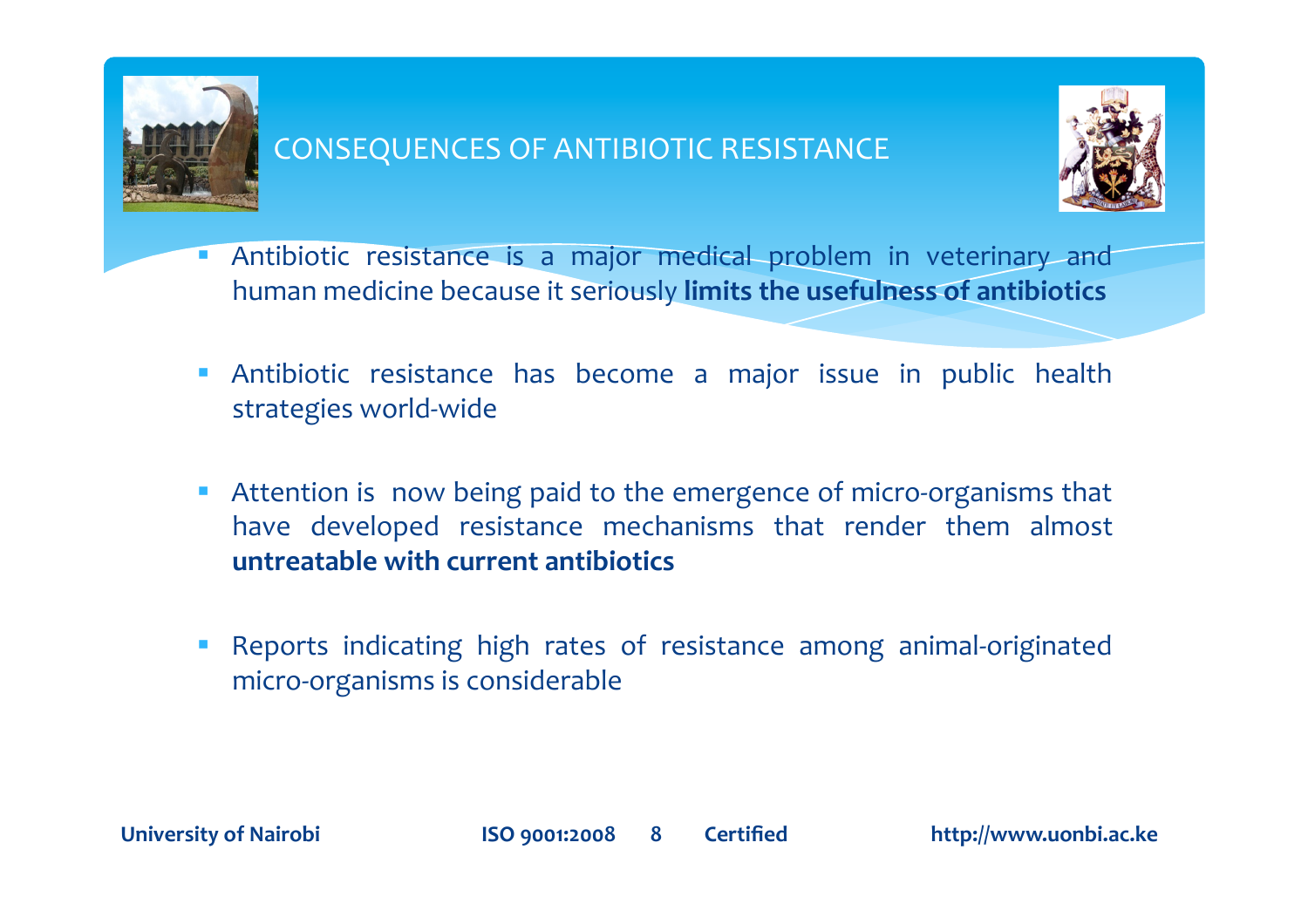

#### **WHAT SHOULD THE PRIVATE VETERINARIAN** DO TO FIGHT ANTIBIOTIC RESISTANCE?



- Among alleged reasons for resistance is the use of antibiotics in animals.
- Misuse and abuse of antibiotics provoke develop of resistance.  $\mathcal{L}_{\mathcal{A}}$
- The private vet should ensure responsible and prudent use of antibiotics.
- The success of any actions to combat antibiotic resistance depends on the  $\overline{\mathcal{L}}$ cooperation of many entities
- They include: health agencies, universities, professional societies,  $\mathcal{L}_{\mathcal{A}}$ pharmaceutical companies, health care professionals, agricultural producers, and the public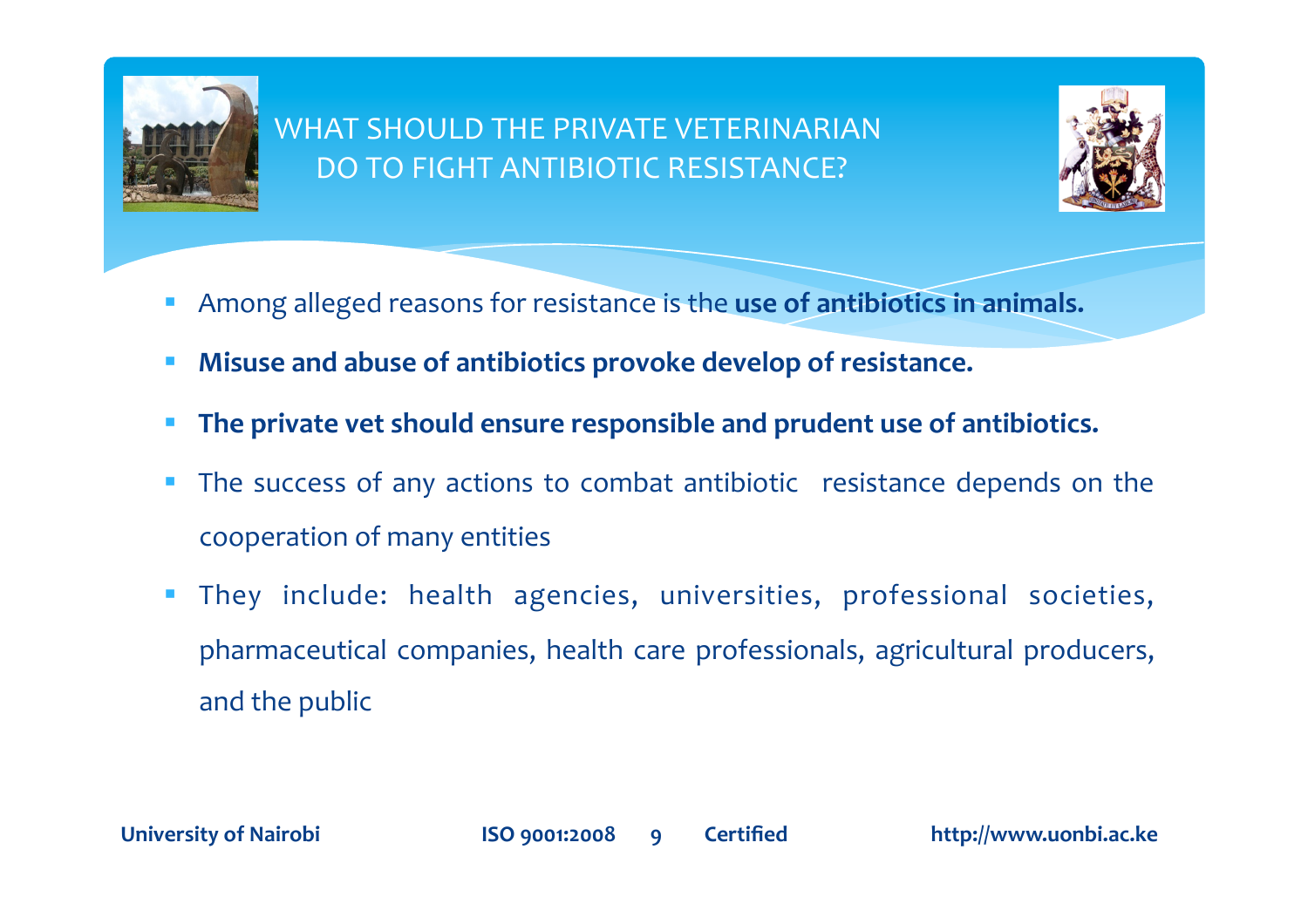

#### WHAT SHOULD THE PRIVATE VETERINARIAN DO TO FIGHT ANTIBIOTIC RESISTANCE?



- The private veterinarian should collaborate with these entities in the fight against antibiotic resistance.
- A private vet should equip himself/herself with **knowledge on** circumstances that lead to development of antibiotic resistance **through\$CPD.\$**
- The vet should **disseminated this information to other stakeholders**:! **clients,\$ manufacturers\$ and\$ distributors\$ of\$** antibiotics, researchers, policy makers.
- Scientists and health professionals are generally in agreement that the way to decrease antibiotic resistance is through **cautious use of antibiotics** and through **monitoring outbreaks of** drug-resistant infections.
- In Kenya, private vet handle more antibiotics than state vets.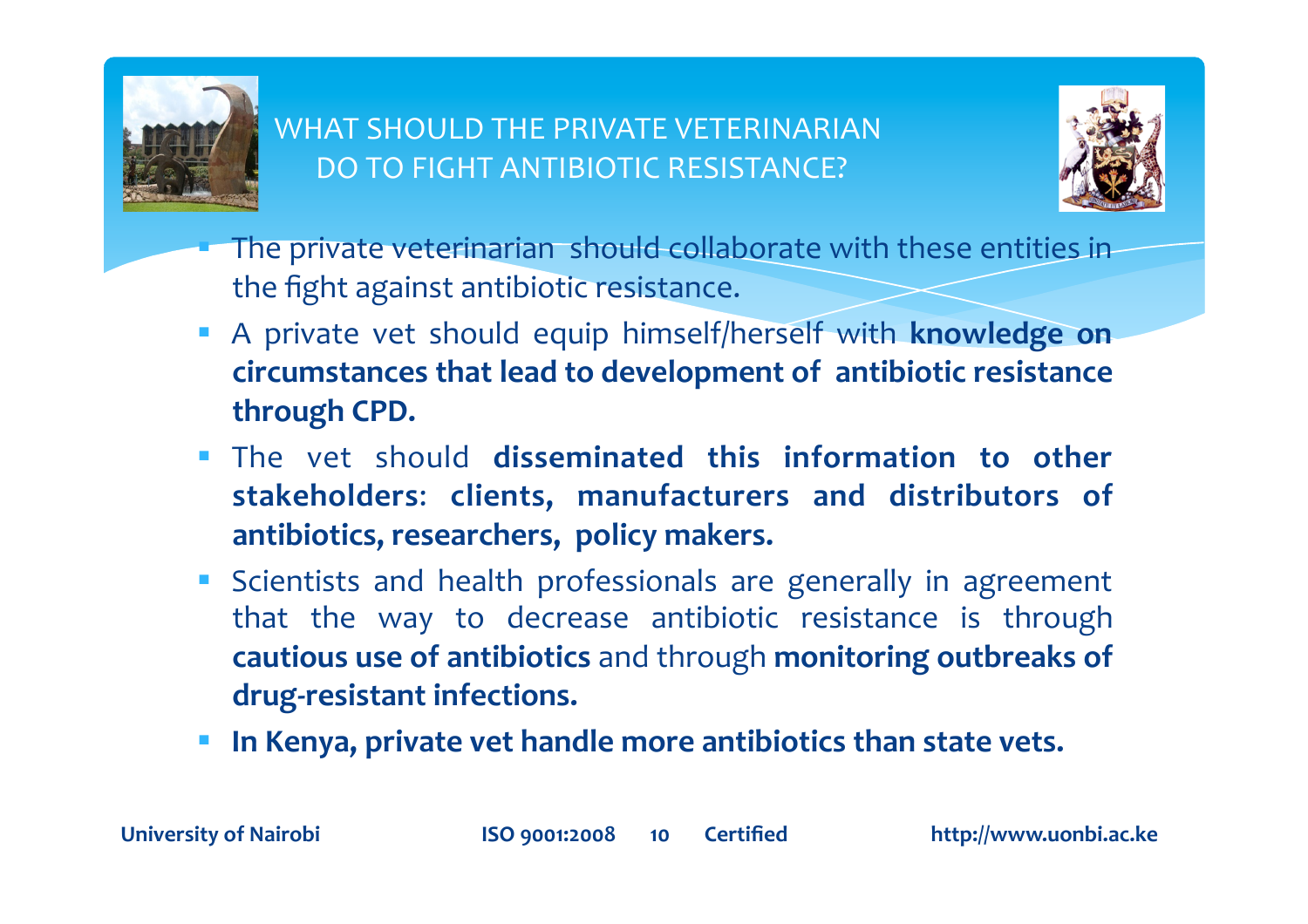

#### **WHAT SHOULD THE PRIVATE VETERINARIAN** DO TO FIGHT ANTIBIOTIC RESISTANCE?



- Private vet should fight antibiotic resistance by using drugs only  $\mathcal{L}_{\mathcal{A}}$ after proper diagnosis is made.
- Many diseases are caused by agents not treated by antibiotics.
- **Compliance:** private veterinarians ensure that antibiotics that they have prescribed or sold for an infection are administered to animals as directed.
- They should disseminate the information that not doing so increases antibiotic resistance.
- Private vets should always encourage practice of good hygiene in farms and other animal premises to stop the spread of microorganisms hence encouraging others to become resistance.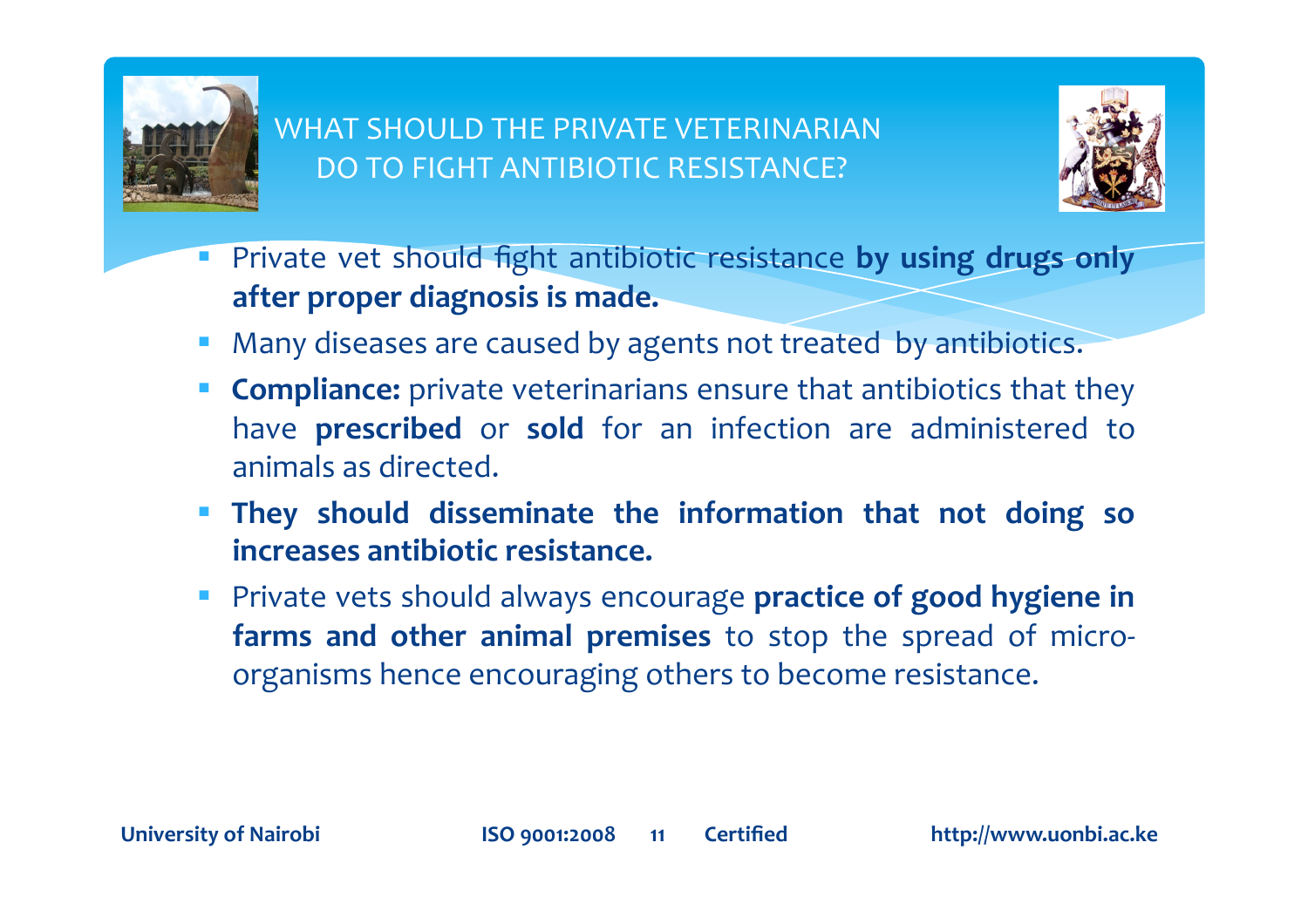



- Discovery of antibiotics is one of the most important advances in medicine but because of misuse of these medicines, more and more bacteria are becoming resistant to treatment.
- With very few new antibiotics being developed, the harsh reality is that if we don't change the way we use antibiotics now, by 2030 we could return to the preantibiotic era where many infections were untreatable.
- Private vets should consider fight against antibiotic resistance to be more noble than financial gains

**University of Nairobi**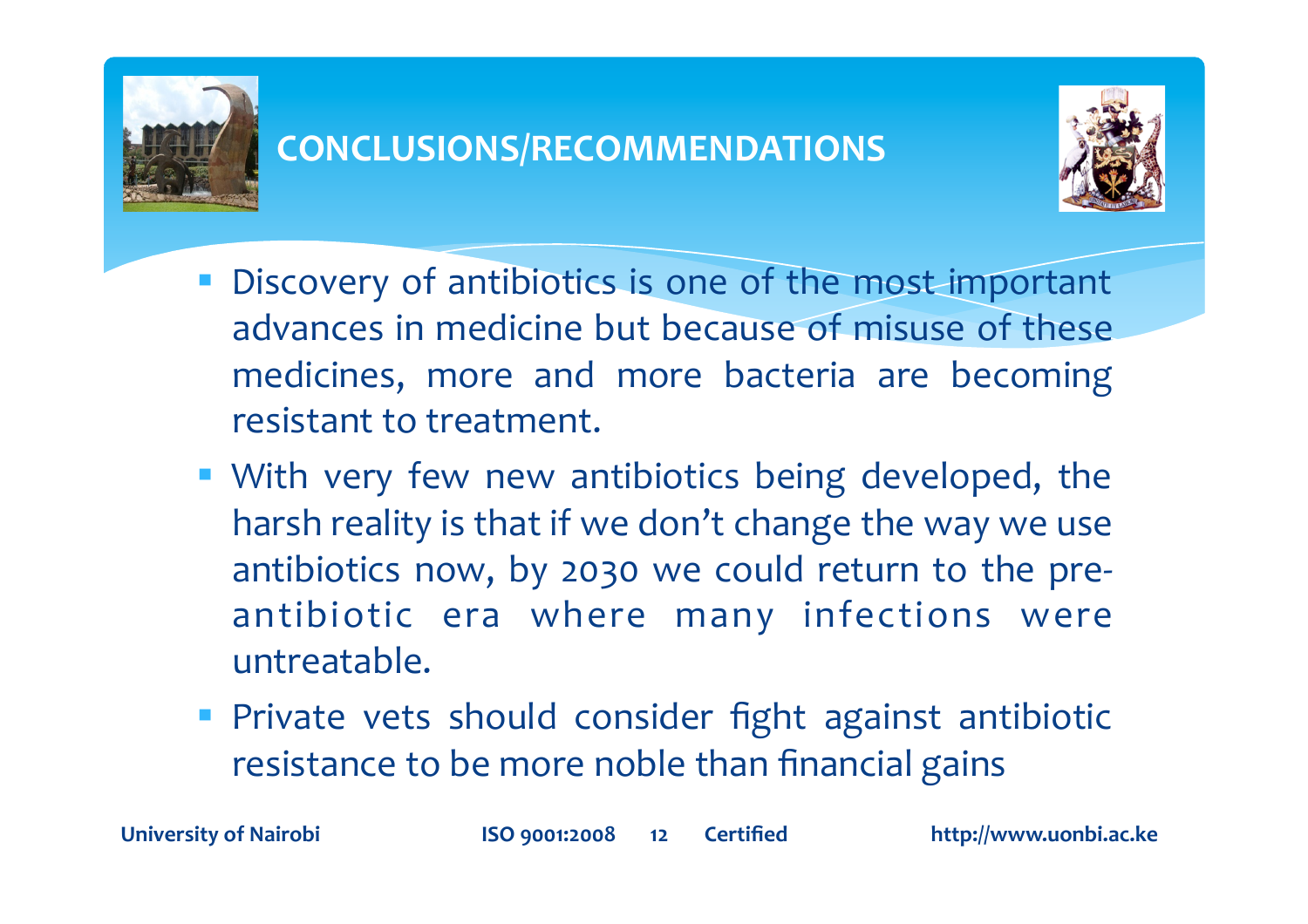

- WHO, (2011): Tracking antibiotic resistance from a food safety perspective in Europe. Who Regional office for Europe, Copenhagen.
- OIE, (2011). Aquatic Animal Health Code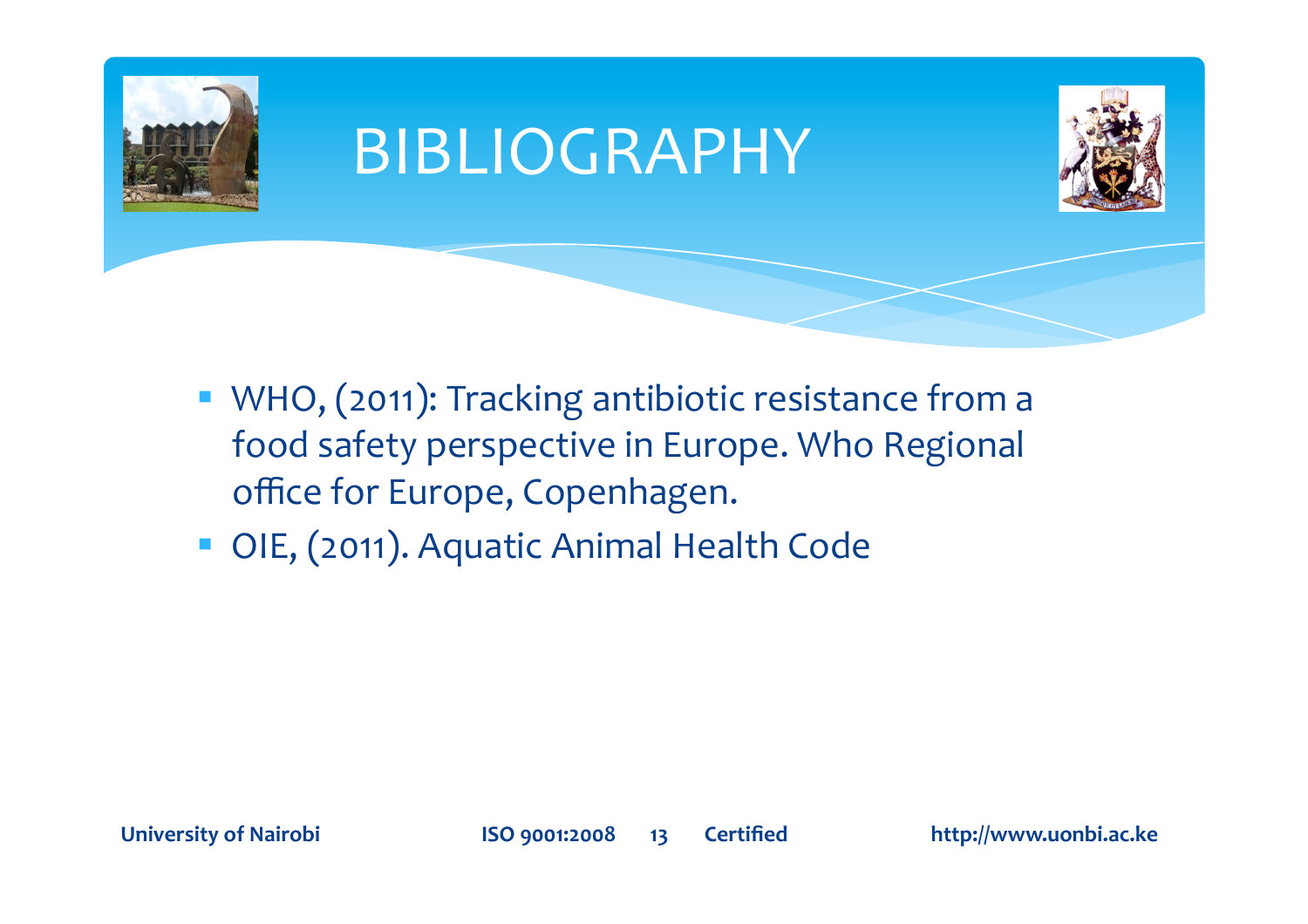

- Organizers of the seminar
- **University of Nairobi**

**University of Nairobi**